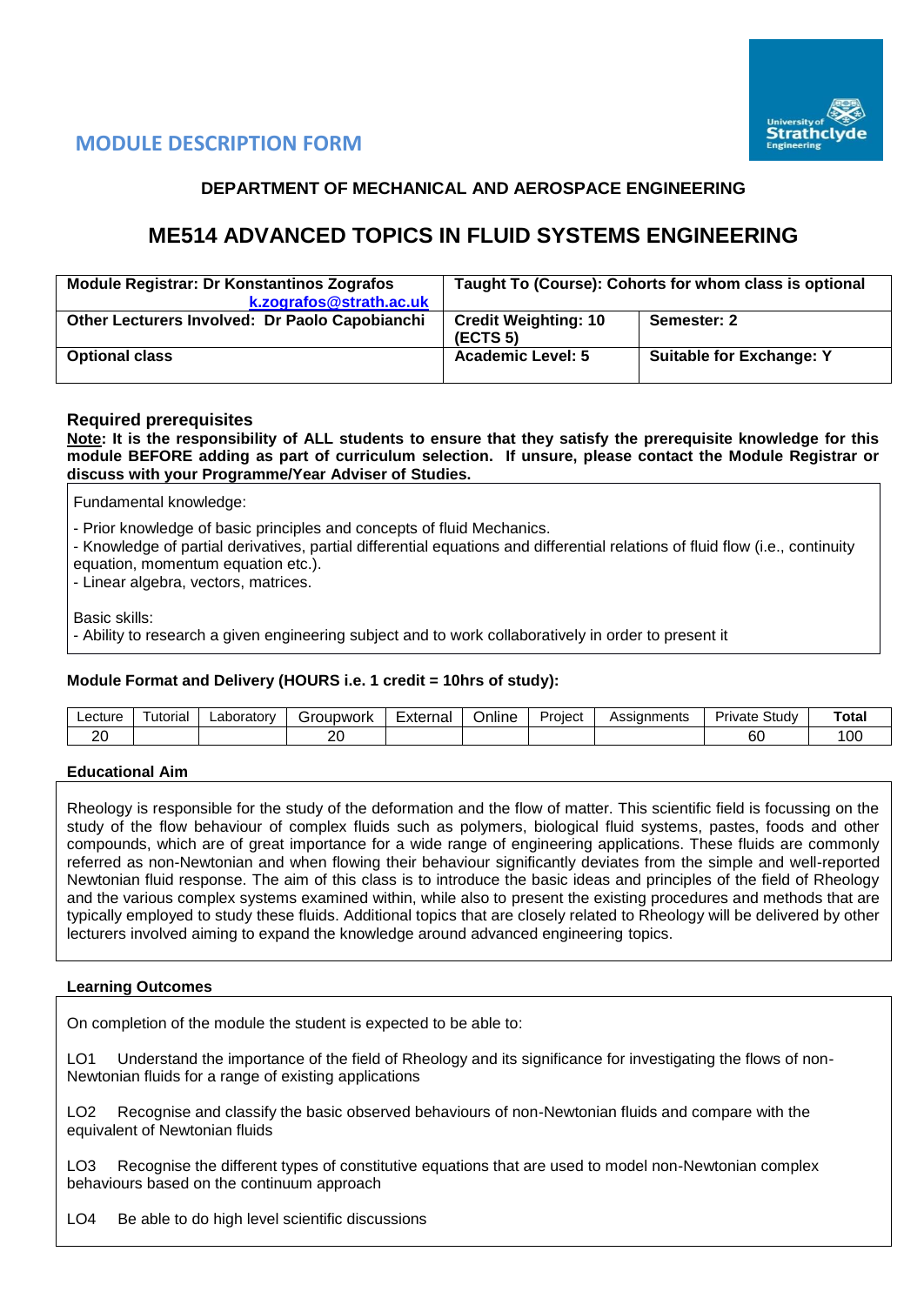#### **Syllabus**

The module will teach the following:

An introduction to the wide range of different behaviours that are observed in non-Newtonian fluid flows and what the field of Rheology investigates. Vectors will be reminded and the importance of using tensors will be discussed focussing on the importance of the Einstein notation. Constitutive relationships that are employed to best describe the flow of non-Newtonian fluids. Definitions and importance of new dimensionless numbers that exist in order to characterise the flow of complex fluids and how to present data in appropriate formats. Different existing techniques and methods that are considered in order to investigate and study these fluids. How to use tools such as computational fluid dynamics (CFD) and experimental set-ups to investigate complex fluids in the context of computational Rheology. Explain phenomena and underlying mechanisms of closely related engineering topics.

# **Assessment of Learning Outcomes**

## **Criteria**

For each of the Module Learning Outcomes the following criteria will be used to make judgements on student learning:

**LO1: Understand the importance of the the field of Rheology and its significance for investigating the flows of non-Newtonian fluids for a range of existing applications**

C1: To recognise the role of Rheology and identify applications that are benefited by this scientific field

#### **LO2: Recognise and classify the basic observed behaviours of non-Newtonian fluids and to compare with the equivalent of Newtonian fluids**

- C1: Adequately explain the different types of shear-dependent and extensional viscosities.
- C2: Be able to draw the viscosity vs shear-rate diagrams and compare with Newtonian fluid responses.
- C3: Understand and explain the significance of the appropriate dimensionless numbers.

#### **LO3: Recognise the different types of constitutive equations that are used in order to model non-Newtonian complex behaviours based on the continuum approach**

C1: Being able to recognise the different models, the meaning of their parameters and the introduced physics.

C2: To be able to perform evaluations and discussions of rheological properties when considering standard viscometric flows.

## **LO4: Be able to do high level scientific discussions**

- C1: Able to explain the basic principles and ideas around an agreed topic
- C2: Illustrate the ability to exchange knowledge obtained

The standards set for each criterion per Module Learning Outcome to achieve a pass grade are indicated on the assessment sheet for all assessment.

## **Principles of Assessment and Feedback**

*(within Assessment and Feedback Policy at: <https://www.strath.ac.uk/professionalservices/staff/policies/academic/> )*

This module is designed to introduce to students the scientific field of Rheology and illustrate its importance and its applications in engineering. The assessment will be through a coursework and a final invigilated online exam. The former will be in the form of group presentations to encourage collaborative understanding, knowledge exchange and initiate discussions around challenging topics that will enhance learning. The latter will assess the level of individual understanding around the material taught. The major means of feedback will be through class discussion. Assessment and feedback in this course can also be incorporated in discussions in class. Informal feedback such as one-to-one discussion may be arranged if necessary.

## **Assessment Method(s) Including Percentage Breakdown and Duration of Exams** *(individual weightings)*

|                                      |          | Examination |           | <b>Coursework</b> |           |        | <b>Practical</b> | <b>Project</b> |           |  |
|--------------------------------------|----------|-------------|-----------|-------------------|-----------|--------|------------------|----------------|-----------|--|
| Number                               | Month(s) | Duration    | Weighting | Number            | Weiahtina | Number | Weiahtina        | Number         | Weighting |  |
|                                      | Apr/May  | hr          | 60%       |                   | 40%       |        |                  |                |           |  |
| $\bigcap_{ }^{ }$ 1 - 4<br>$\star$ 1 |          |             |           | $*$ LO1-4         |           |        |                  |                |           |  |

*\* L/Os: Indicate which Learning Outcomes (L01, L02, etc) are to be assessed by exam/coursework/practical/project as required.*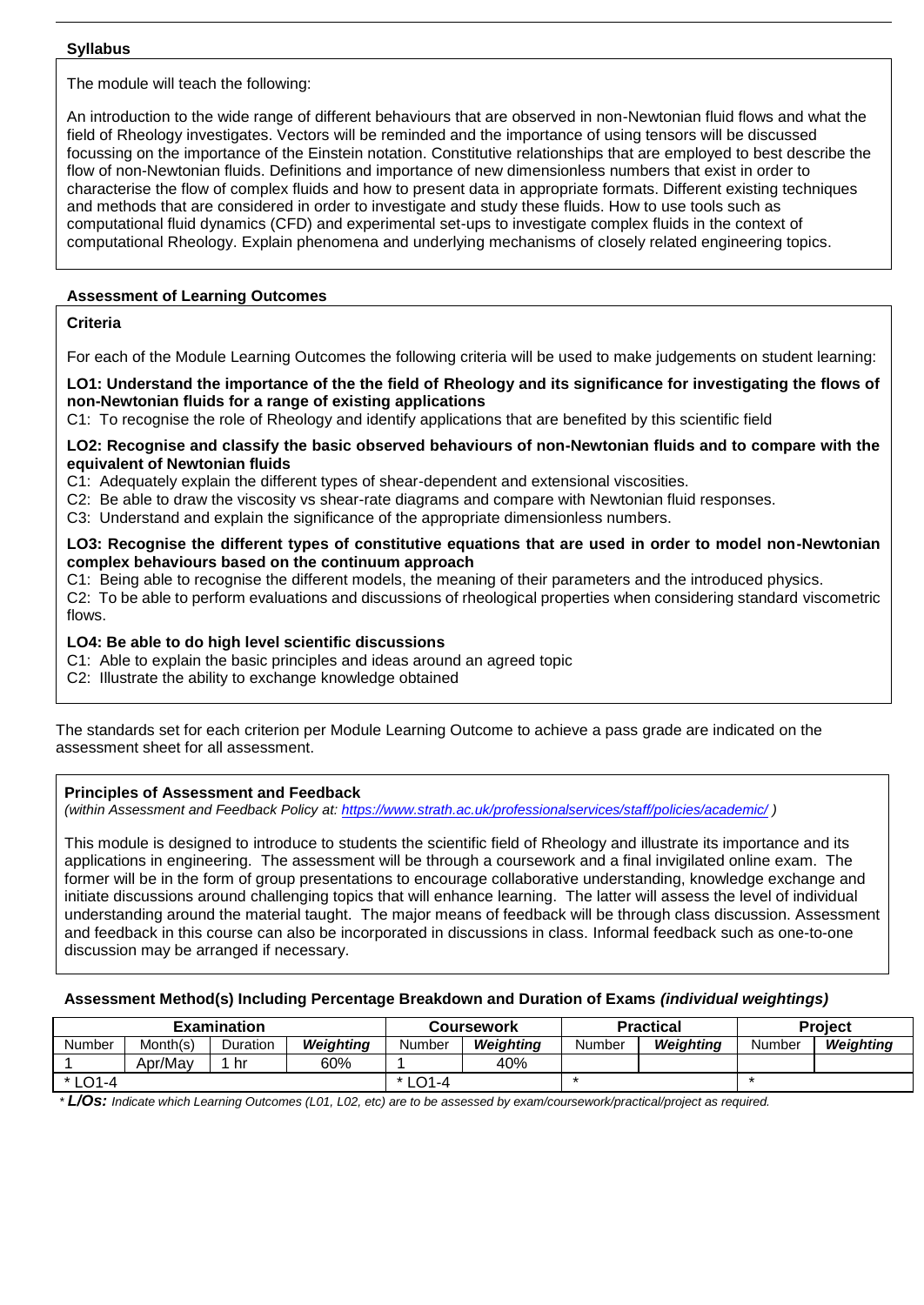#### **Coursework / Submission deadlines (***academic weeks***):**

Group presentations will be given in week 7 counting towards 40% of the final mark. An invigilated on-line assessment exam will be given in the semester 2 diet counting towards 60% of the final mark.

#### **Resit Assessment Procedures:**

2hr examination in August diet.

#### **PLEASE NOTE:**

**Students must gain a summative mark of 50% to pass the module. Students who fail the module at the first attempt will be re-assessed during the August diet. This re-assessment will consist entirely of an exam. No marks from any previous attempts will be transferred to a new resit attempt.**

#### **Recommended Reading**

#### **\*\*\*Purchase recommended \*\*Highly recommended reading \*For reference**

\*\* "Understanding Rheology" by F. A. Morrison, Oxford University Press

- \* "Computational Rheology" by R. G. Owens and T. N. Phillips, Imperial College Press
- \* "Dynamics of Polymeric Liquids, vol. 1" by R. B. Bird, R. C. Armstrong and O. Hassager, Wiley, 1987

Online access Myplace for class notes.

Further class reading to be recommended by the individual lecturer invited to discuss a particular topic.

#### **Additional Student Feedback**

*(Please specify details of when additional feedback will be provided)*

| Date                                       | <b>Time</b>      | Room No |
|--------------------------------------------|------------------|---------|
| By student request only: Dr K. Zografos to | Email to arrange | JW808g  |
| arrange (additional feedback - on exam or  |                  |         |
| homework - will be provided on request).   |                  |         |

| Session: 2021/22 |
|------------------|
| <b>Approved:</b> |

| Course Director Signature: Dr E Henderson |  |
|-------------------------------------------|--|
| Date of Last Modifications: 20/09/2021    |  |

(form Updated June 2021-MAE)